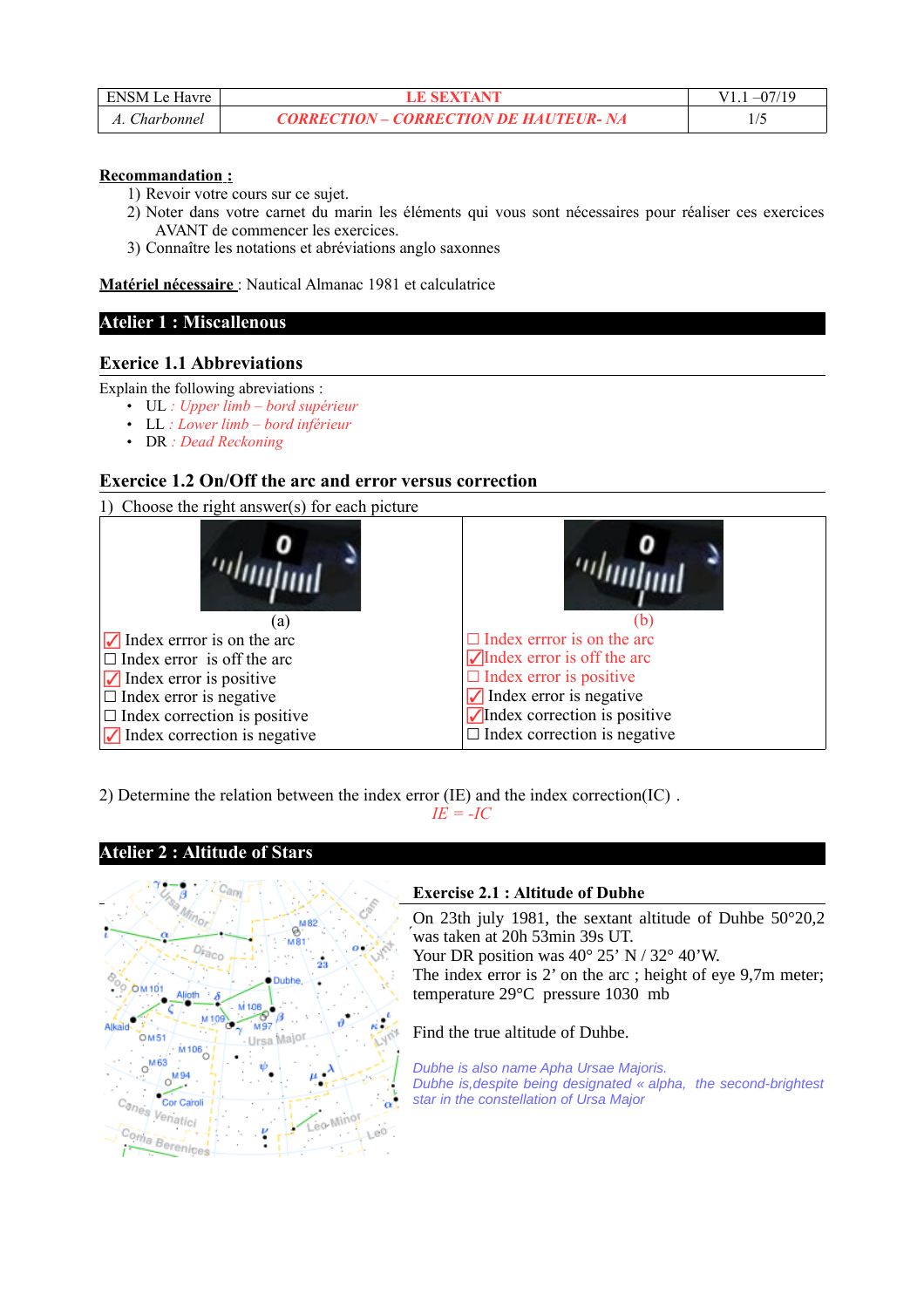| <b>ENSM Le Havre</b> |                                               |      |
|----------------------|-----------------------------------------------|------|
| Charbonnel           | <b>CORRECTION – CORRECTION DE HAUTEUR- NA</b> | ن اڪ |

| <i>hs</i>                                                                | $50^{\circ}20.2'$ |                                                                          |
|--------------------------------------------------------------------------|-------------------|--------------------------------------------------------------------------|
| $+IC$                                                                    |                   | $-2'$ error on(+) the arc=> ccorrection off(-)<br>the arc                |
| $+ Dip$                                                                  |                   | $-5,5$ (height.9,7m)                                                     |
| ha                                                                       | $50^{\circ} 12,7$ |                                                                          |
| $+Alt.$ Main correction                                                  | $-0.8'$           |                                                                          |
| +Additional refraction correction<br><i>(non standard Temp/pression)</i> |                   | +0,0' Colonne J (au delà de 50° par d'erreur de<br>refraction à rajouter |
| ho                                                                       |                   |                                                                          |

*Exercice 2.1 : ho = 50° 11,9*

## **Exercise 2.2 : Altitude of Acrux**

On 12th october 1981, the sextant altitude of Acrux 64° 35,2' was taken at 20h 53min 39s UT. ́

Your DR position was 40° 25' S / 32° 40'W.

The index error is 2' off the arc ; height of eye 6.0 meter; temperature 20°C and pressure 1030 hPa.

Is there a correction for the temperature/pressure ? Why ? Find the true altitude of Acrux.





| <i>hs</i>                                                         | $64^{\circ}35,2'$ |                                                                                                                                     |
|-------------------------------------------------------------------|-------------------|-------------------------------------------------------------------------------------------------------------------------------------|
| $+IC$                                                             | $+2'$             | (error off the arc)                                                                                                                 |
| $+ Dip$                                                           |                   | (height.6, 0m)                                                                                                                      |
| ha                                                                | $64^{\circ}32,9$  |                                                                                                                                     |
| +Alt. Main correction                                             | $-0.5'$           |                                                                                                                                     |
| +Additional refraction correction<br>(non standard Temp/pression) | $+0.0'$           | $1030$ hPa $/20^{\circ}\!C$<br>pas de orrection car pas de<br>refraction supplémentaire aprsè<br>$50^{\circ}$ d'alatitude apparente |
| <i>ho</i>                                                         | $64^{\circ}32.4$  |                                                                                                                                     |

*Exercice 2.2 : ho = 64° 32,4'*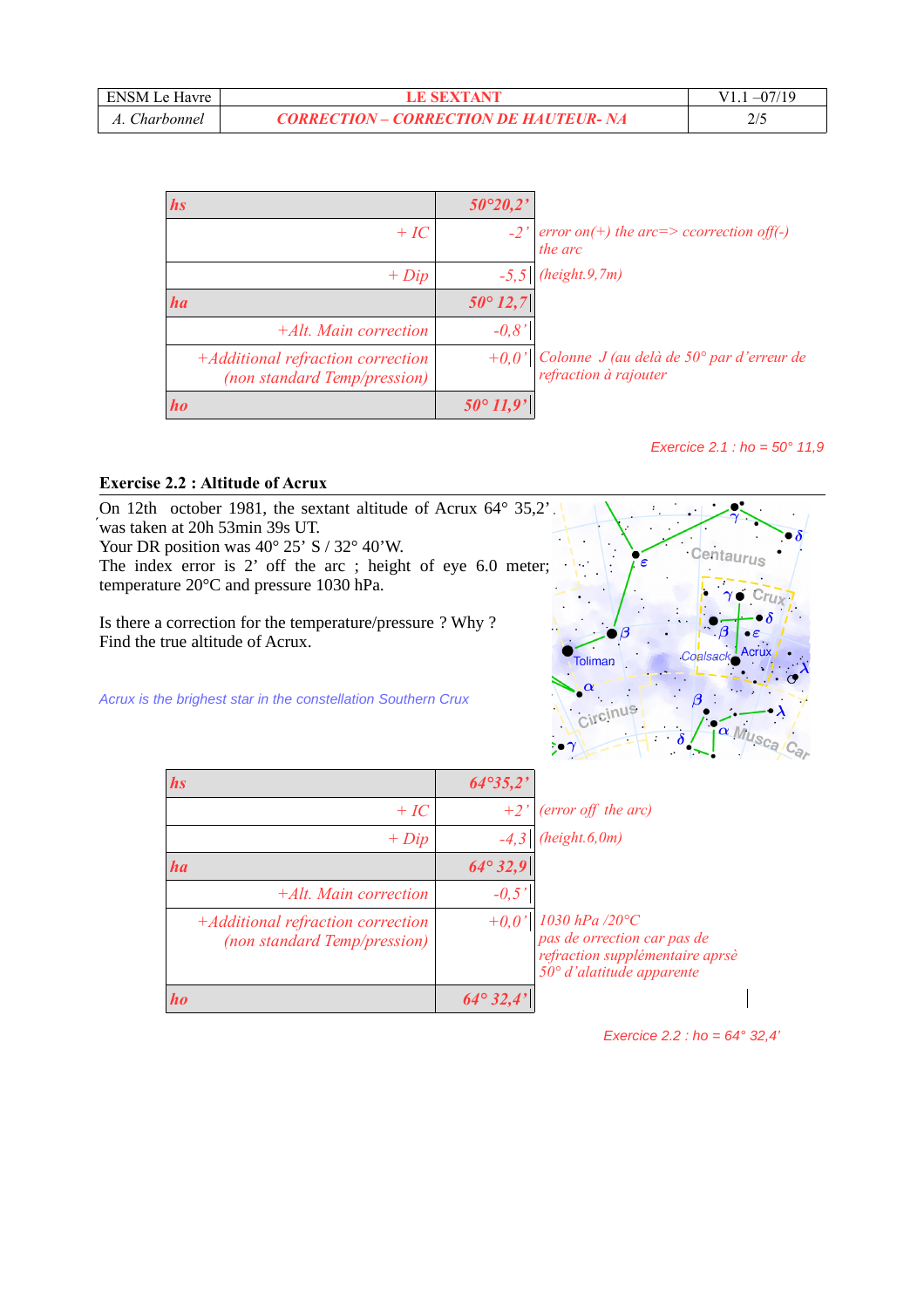| <b>ENSM Le Havre</b> |                                               |  |
|----------------------|-----------------------------------------------|--|
| Charbonnel           | <b>CORRECTION – CORRECTION DE HAUTEUR- NA</b> |  |

# **Atelier 3 : Altitude of the Sun**

#### **Exercice 3.1** *[050150]*

On 2 January 1981, you observe the lower limb of the Sun at a sextant altitude (hs) of 35°50.4'. The index error is 0.8' on the arc. The height of eye is 24 feet (7.3 meters). What is the observed altitude (Ho)?

| hs                                                                | $35^{\circ}50,4"$  |                            |
|-------------------------------------------------------------------|--------------------|----------------------------|
| $+IC$                                                             | $-0.8'$            | $\vert$ (error on the arc) |
| $+ Dip$                                                           | $-4,8$             | (h.e. 7, 3m)               |
| ha                                                                | $35^{\circ} 44,8'$ |                            |
| $+Alt.$ Main correction                                           | $+14,9'$           | <b>LL</b>                  |
| +Additional refraction correction<br>(non standard Temp/pression) | $+0,0'$            |                            |
| ho                                                                | $35^{\circ} 59,7'$ |                            |

*Exercice 3.1 : ho = 35°59.7'*

#### **Exercice 3.2** (050168)

You observe the lower limb of the Sun at a sextant altitude (hs) of 45°49.7' on 13 November. The index error is 1.0' on the arc. The height of eye is 61 feet (18.6 meters). What is the observed altitude (Ho)?

| <i>hs</i> |                                                                   | $45^{\circ}49,7'$ |    |
|-----------|-------------------------------------------------------------------|-------------------|----|
|           | $+IC$                                                             |                   |    |
|           | $+ Dip$                                                           | $-7,6'$           |    |
| ha        |                                                                   | $45^{\circ}41,1'$ |    |
|           | $+Alt$ . Main correction                                          | $+15,3'$          | LI |
|           | +Additional refraction correction<br>(non standard Temp/pression) |                   |    |
|           |                                                                   | $45^{\circ} 56.4$ |    |

*Exercice 3.2: ho = 45°56.4'*

# **Atelier 4 : Altitude of planet**

### **Exercice 4.1** *050173*

You observe the planet Jupiter at a sextant altitude (hs) of  $66^{\circ}27,6'$  on 26 May 1981. The index error is 5,2' on the arc. The height of eye is 52 feet. What is the observed altitude (Ho)?

| <i>hs</i>                                                         | $66^{\circ}27.6'$  |                             |
|-------------------------------------------------------------------|--------------------|-----------------------------|
| $+IC$                                                             |                    | $-5.2$ ' (error on the arc) |
| $+ Dip$                                                           |                    | $\int$ (h.e. 52 feet)       |
| ha                                                                | $66^{\circ} 15,4'$ |                             |
| $+Alt$ . Main correction                                          | $-0.4'$            |                             |
| +Additional refraction correction<br>(non standard Temp/pression) | $+0.0'$            |                             |
| ho                                                                | $66^{\circ} 15,0'$ |                             |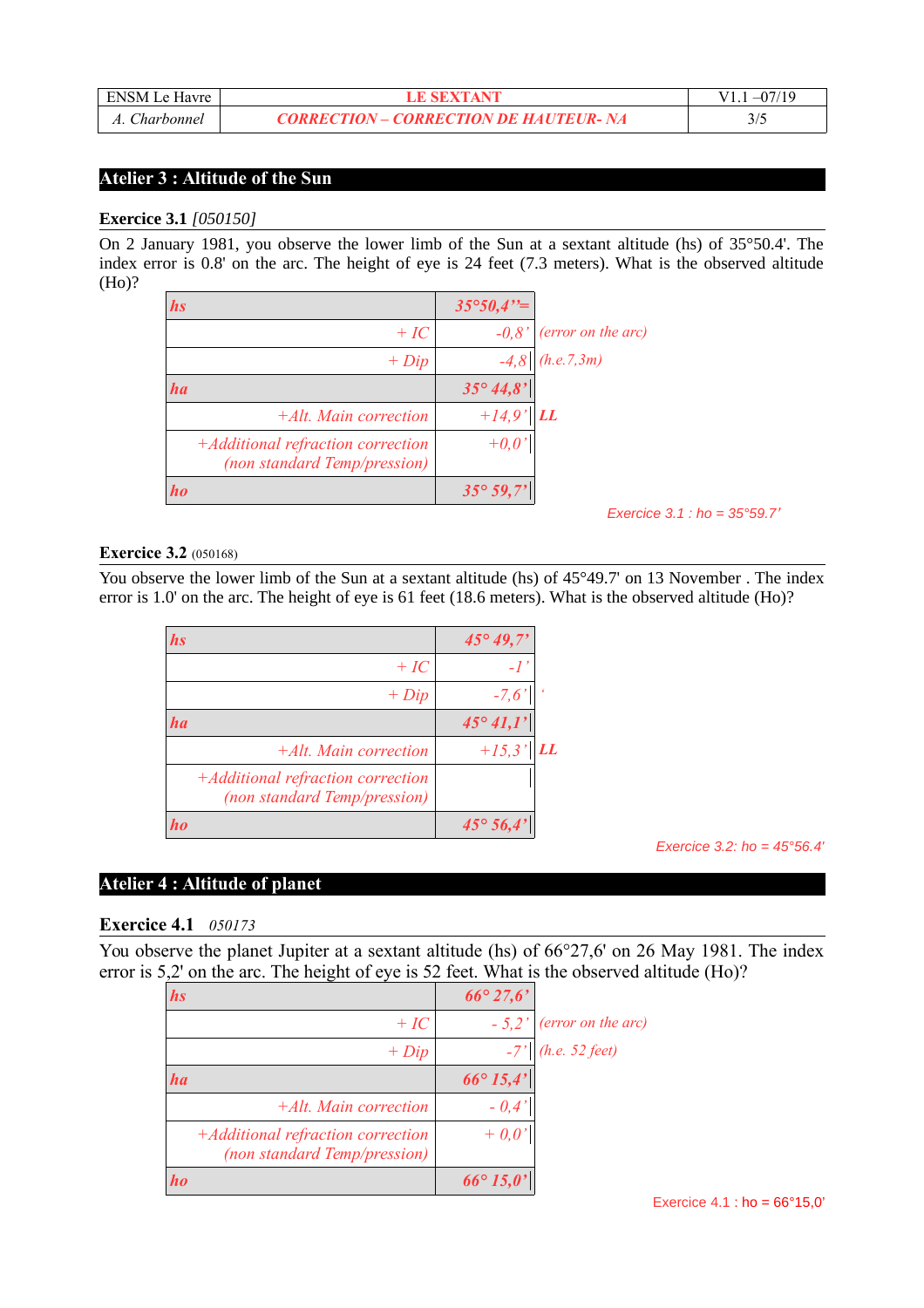| ENSM Le Havre |                                               |      |
|---------------|-----------------------------------------------|------|
| Charbonnel    | <b>CORRECTION – CORRECTION DE HAUTEUR- NA</b> | 21 L |

# **Exercice 4.2** *050174*

During the evening twilight on 28 December 1981, the sextant alitude (hs) of the planet Venus was 29°43,2'. The height of eye was 40 feet.The index error was 2.0' on the arc. What is the observed altitude (Ho)?

| <i>hs</i>                                                         | $29^{\circ} 43.2'$ |             |
|-------------------------------------------------------------------|--------------------|-------------|
| $+IC$                                                             | $-2,0'$            |             |
| $+ Dip$                                                           | $-6,1$             |             |
| ha                                                                | $29^{\circ}35.1'$  |             |
| $+Alt$ . Main correction                                          | $-I,7'$            | 40 feets    |
| +Additionnal correction for Venus                                 | $+0,7$             | 28 december |
| +Additional refraction correction<br>(non standard Temp/pression) |                    |             |
| ho                                                                | $29^\circ$         |             |

*Exercice 4.2 : ho=:29°34,1'*

## **Atelier 5 : Altitude of the Moon**

### **Exercice 5.1 Altitude of the moon (LL)**

At 18h 38min 11s UT, March 23, 1981, the navigator obtains a sight of the Moon's lower limb.

The azimuth is  $043^\circ$  and the altitude on the sextant is hs= $32^\circ$   $37,1'$ .

At 18h30, the dead reckoned position was 60° 12,6'N / 80° 49,8'E.

The height of eye is 68 feet, pression is 1030 hPa, temperature 20°C.

The index correction is +0.2'.

Determine ho.

| <i>hs</i>                                                         | $32^{\circ}37.1'$  |                            |
|-------------------------------------------------------------------|--------------------|----------------------------|
| $+IC$                                                             | $+ 0.2'$           |                            |
| $+ Dip$                                                           | $-8,0'$            |                            |
| ha                                                                | $32^{\circ} 29.3'$ |                            |
| $+Alt$ . Main correction                                          | $+ 57.8'$          |                            |
| $-30'$ for upper limb (Moon)                                      |                    |                            |
| $+U,L$ , correction for Moon                                      | $+0.9'$            | $HP = 54.1' / NA p71 (65)$ |
| +Additional refraction correction<br>(non standard Temp/pression) | $-0.3'$            |                            |
| ho                                                                | $32^{\circ}21,9'$  |                            |

*Exercice 5.1: ho = 32° 21,9'*